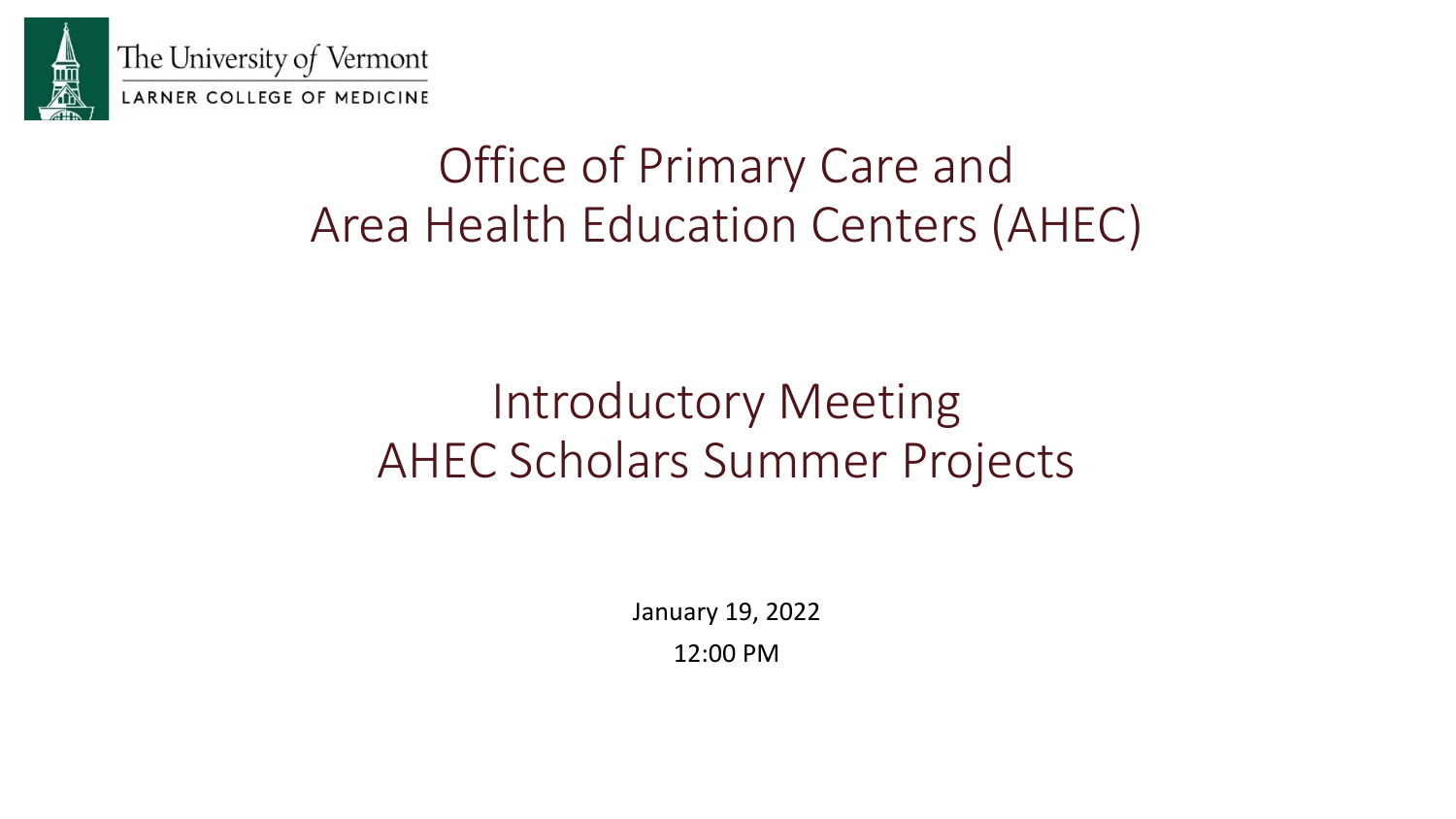### Agenda

- AHEC Scholars goals
	- Introductions of faculty/staff
- Format of Summer Projects
	- Education and Mentoring
	- Research and Quality Improvement
- Deliverables at end of summer
- How to apply
- Questions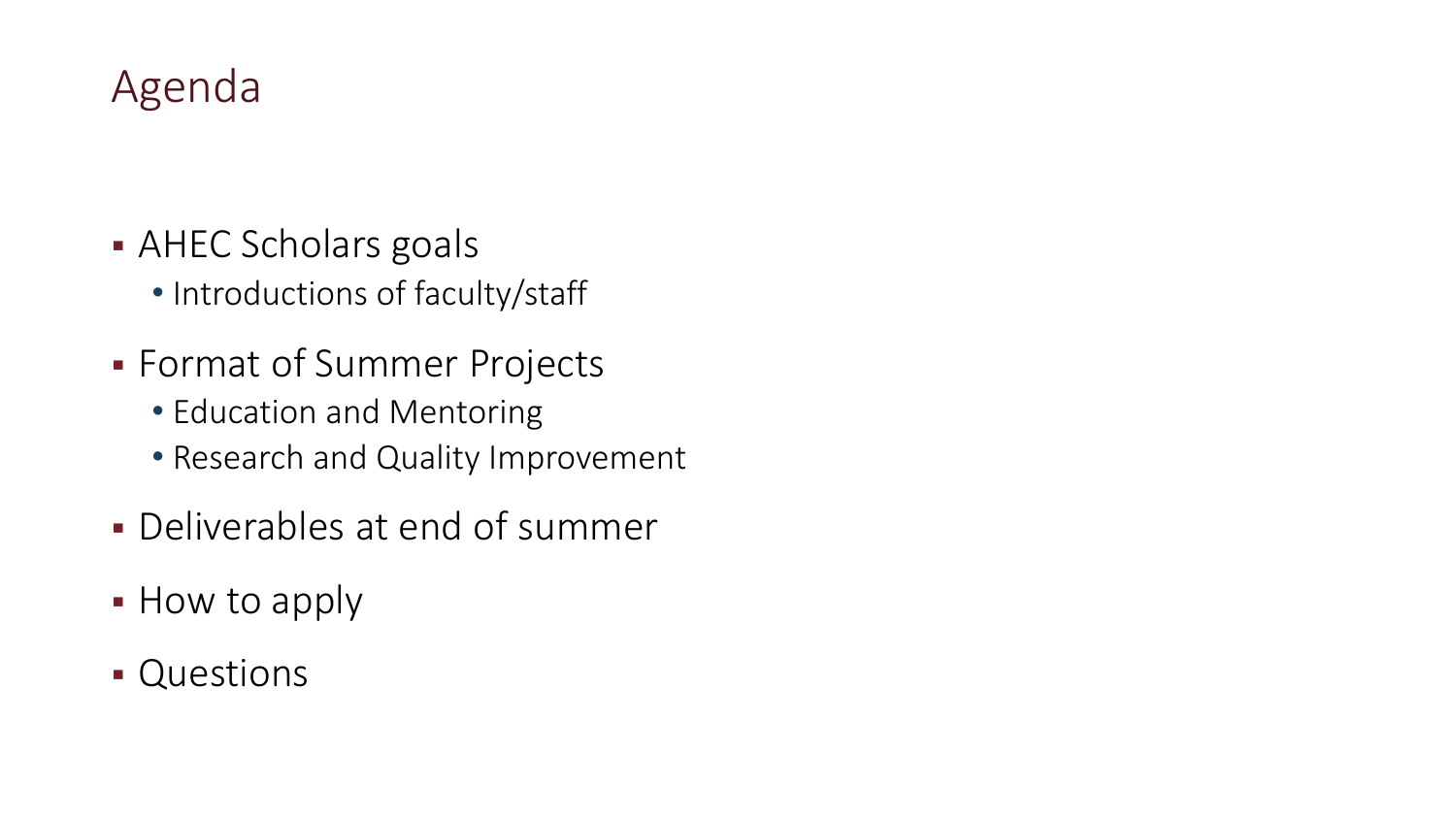Voluntary program for health professions students interested in supplementing their education by gaining additional knowledge and experience in rural and/or underserved settings

- Longitudinal with interdisciplinary curricula
- **Duration** 
	- at least two years, with each year including 40 hours of eligible didactic education and 40 hours of eligible experiential or clinical training, for a total of 160-hours of eligible activities
- VT AHEC offers a "flexible pathways" approach to meet the AHEC Scholars requirements. Only those students completing all requirements will be designated as "Vermont AHEC Scholars".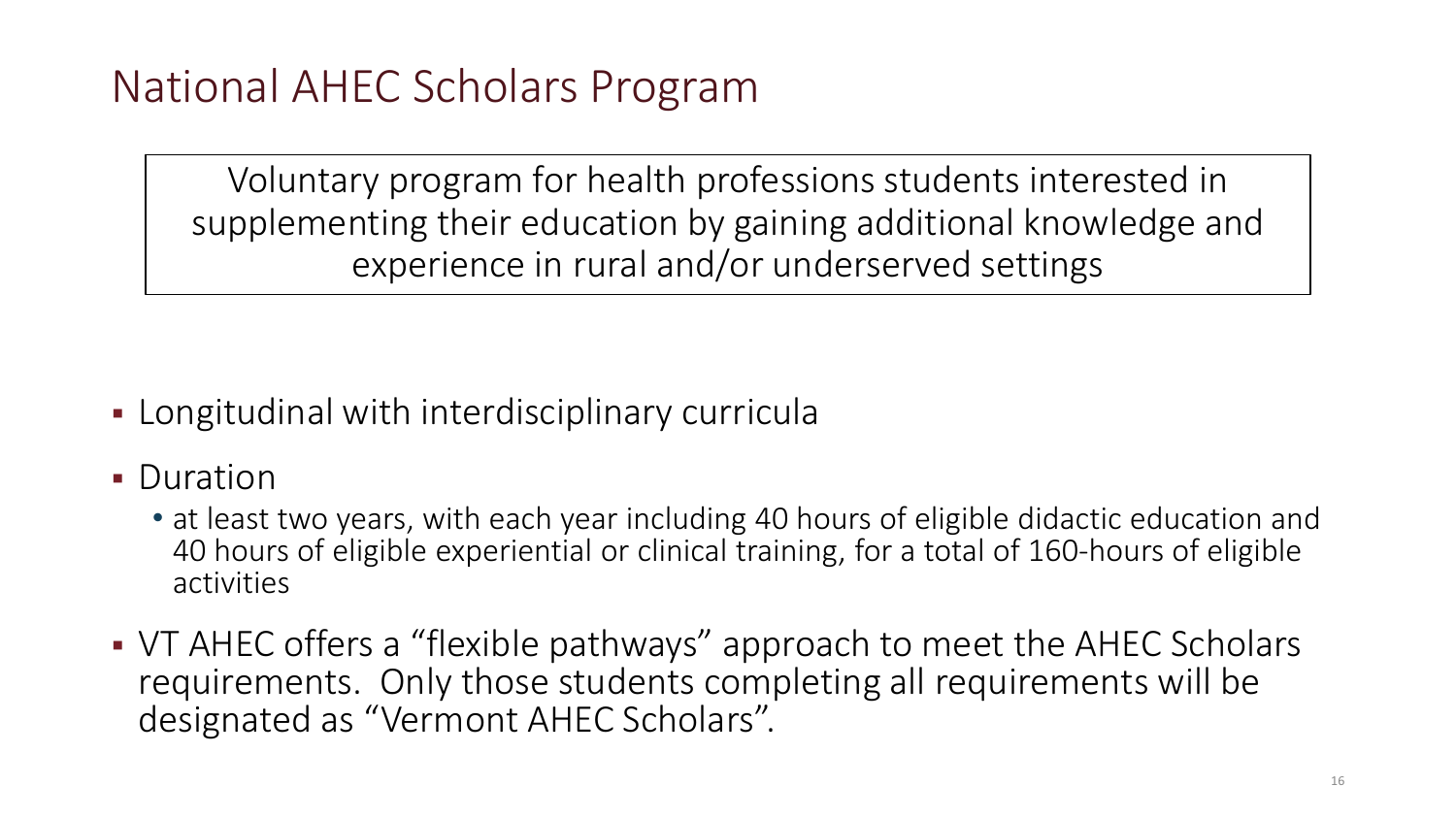### Purpose of the National AHEC Scholars Program

- To provide opportunities for health professions students to:
	- increase leadership skills
	- gain competencies in inter-professional education and team-based practice
	- understand and address health disparities and the social determinants of health particularly in rural and underserved/disadvantaged populations
	- understand the role of practice transformation in addressing significant health and public health issues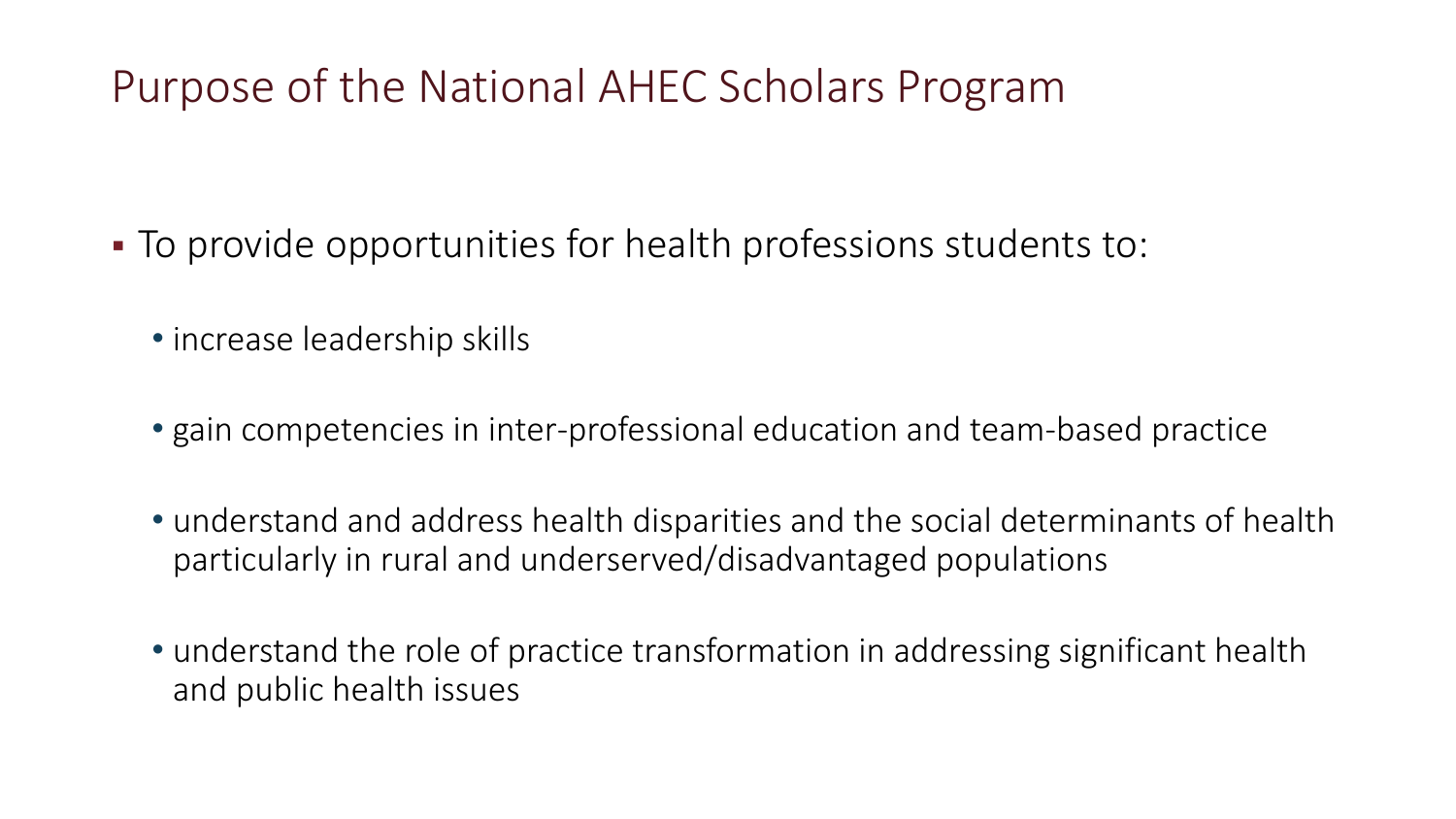### AHEC Scholars Core Topic Areas

- 1. Interprofessional Education
- 2. Behavioral Health Integration
- 3. Social Determinants of Health
- 4. Cultural Competency
- 5. Medical Practice Transformation
- 6. Current and Emerging Health Issues
	- i.e., substance use disorders, oral health as part of overall health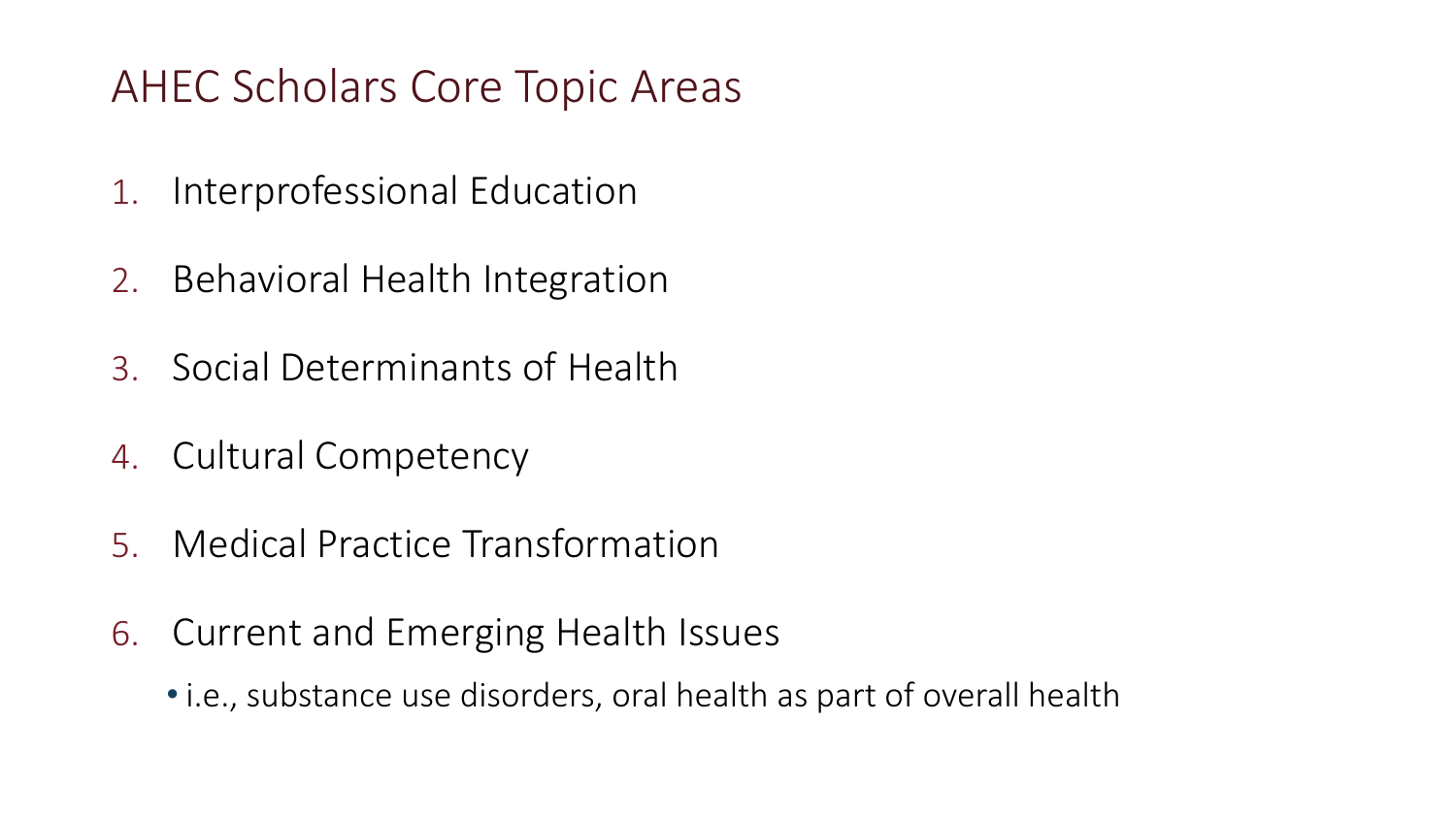### Larner AHEC Scholar Summer Project Goals



LARNER COLLEGE OF MEDICINE OFFICE OF PRIMARY CARE & AHEC PROGRAM

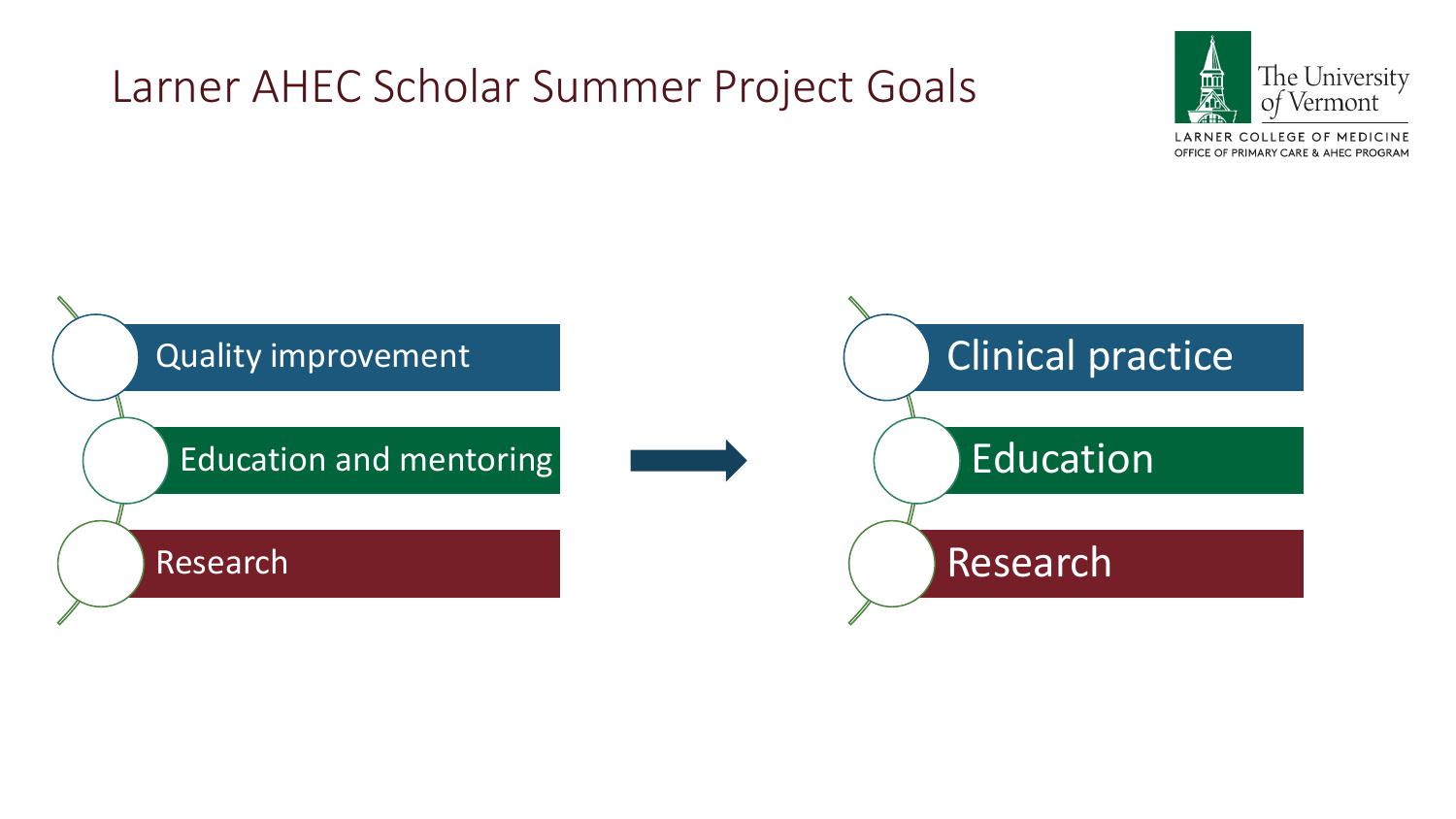## Summer project format

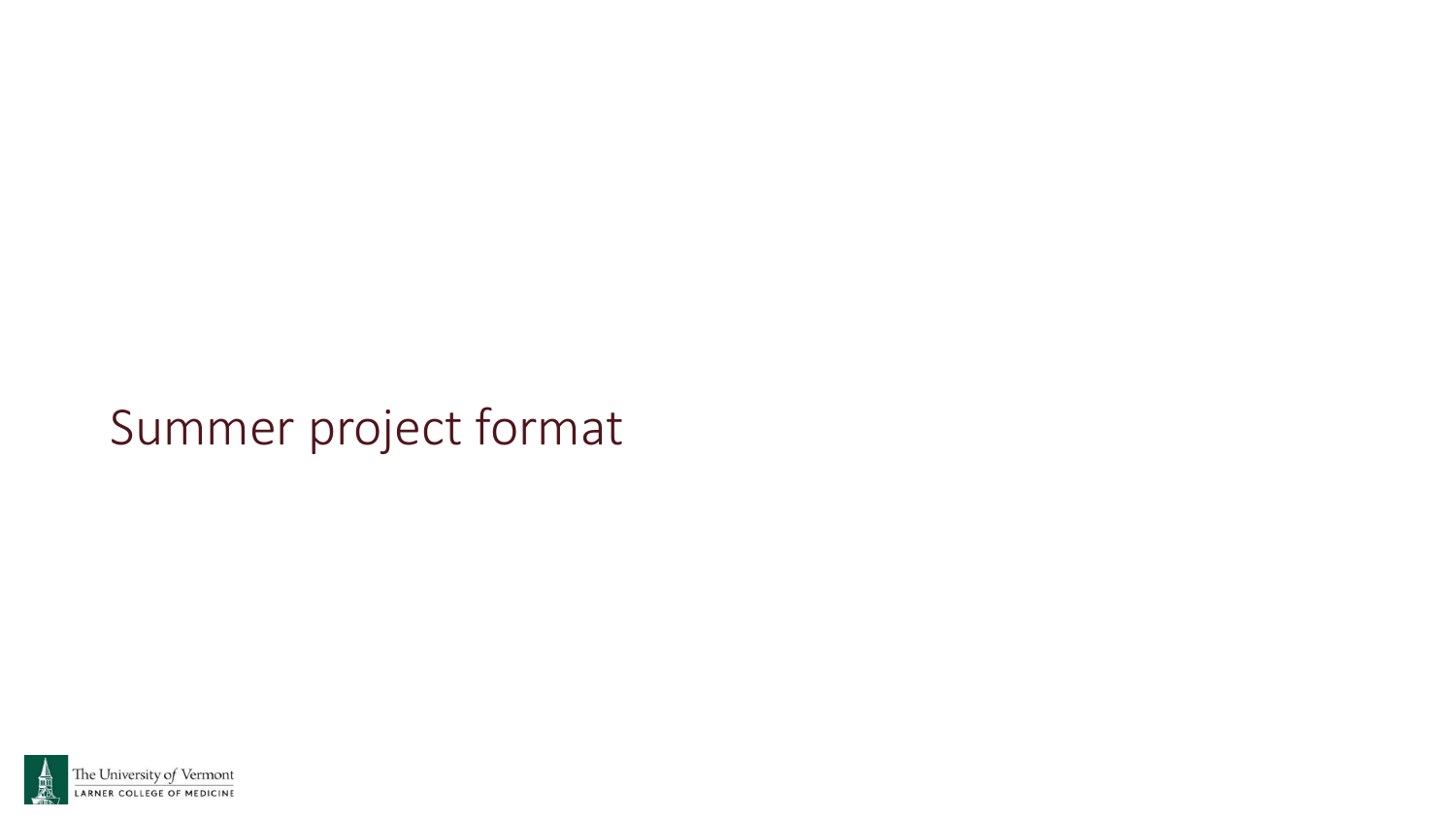### Summer project format

- **Education and Mentoring** 
	- Didactics
	- Governor's Institute
	- Medquest 2.0
- **Research or QI project** 
	- Research methods and QI didactics via web-based asynchronous discussion group and online<br>tutorials
	- Students work in teams of 2-5
	- The faculty and staff develop several topic areas each year, but there is flexibility for the team to shape the direction of the project.
	- The individual projects may include literature reviews, development or pilot testing of surveys or patient assessment instruments, primary data collection, provider or patient interviews, data analysis, writing up results, and editing
- The typical time commitment is 100 hours for which the students receive a stipend of \$1500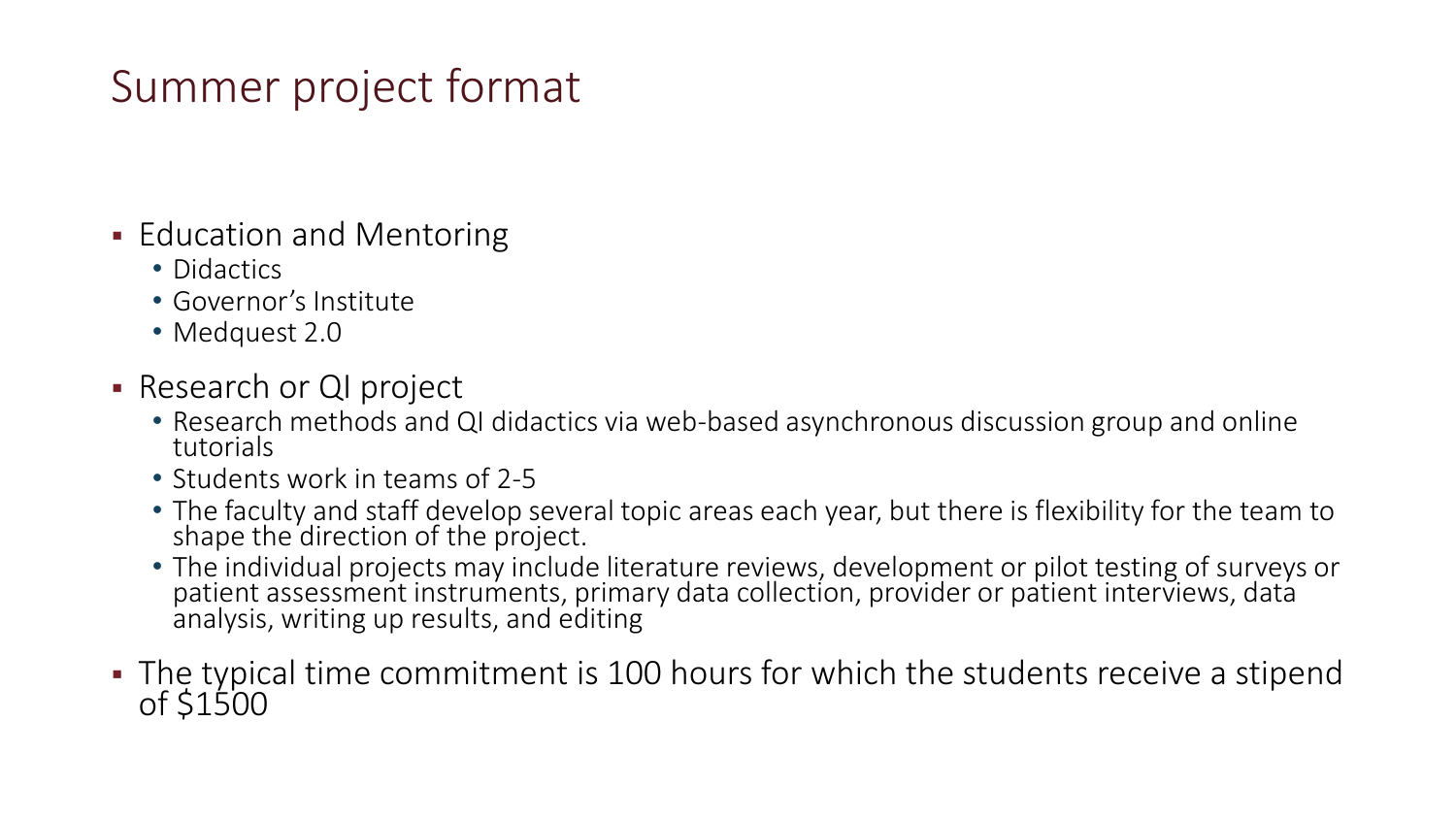# Project faculty and staff

#### NVAHEC

Education & Mentoring – Nicole Lapointe (NVAHEC)

SVAHEC

MedQuest 2.0—Jennifer Scott (SVAHEC) Rutland QI project—Susan White (SVAHEC)

#### Larner Office of Primary Care

Panel Management – Charles MacLean & Mark Pasanen

Electronic Medical Records – Rachel McEntee, Patricia King, Alicia Jacobs, and others

Gardening – Michael Latreille

Oral Health Integration – Kathy Mariani

Eating disorders– Kathy Mariani

Staff – Elizabeth Cote, Jennifer Savage

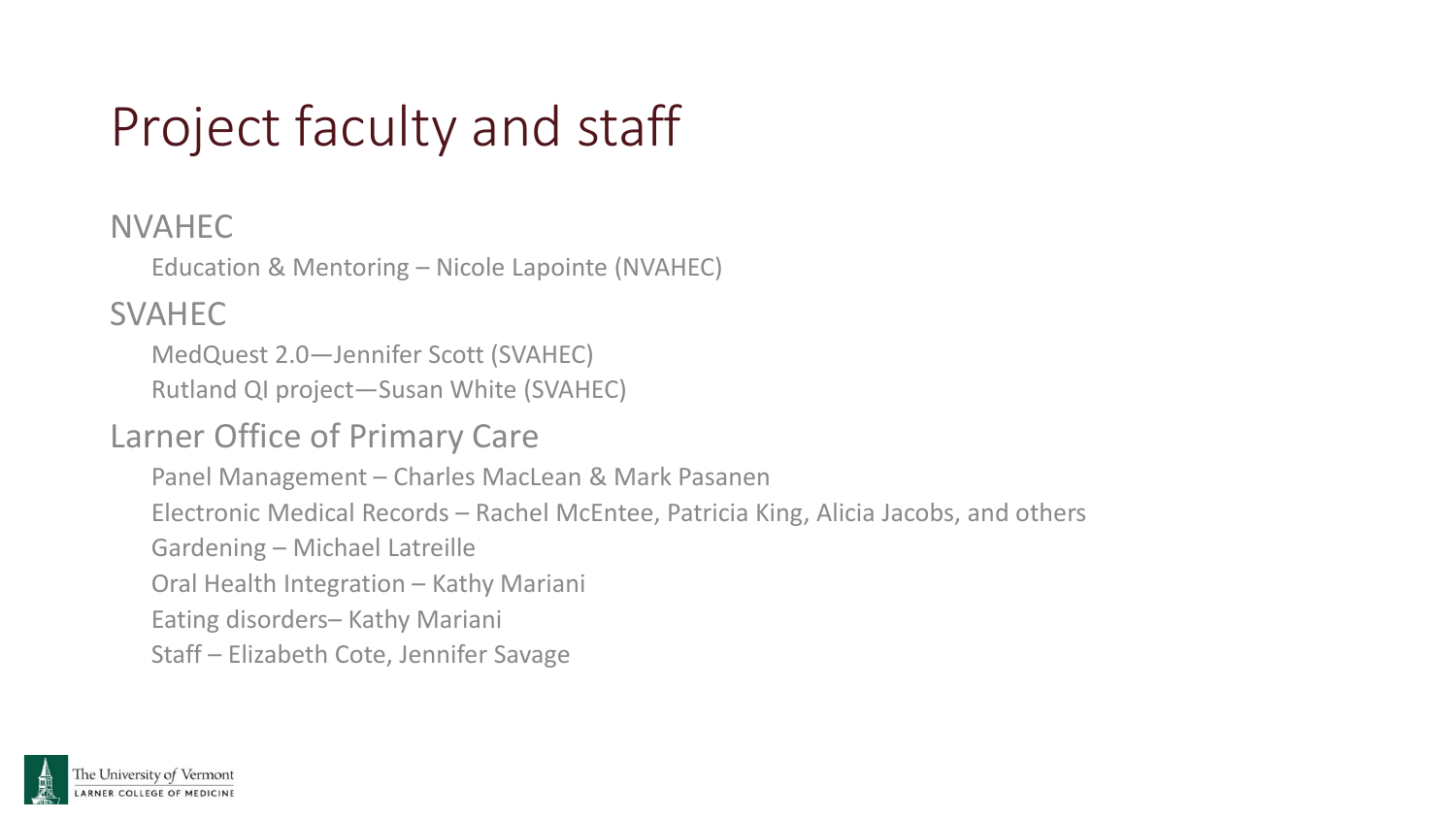Northern Vermont AHEC



Governor's Institute on Health and Medicine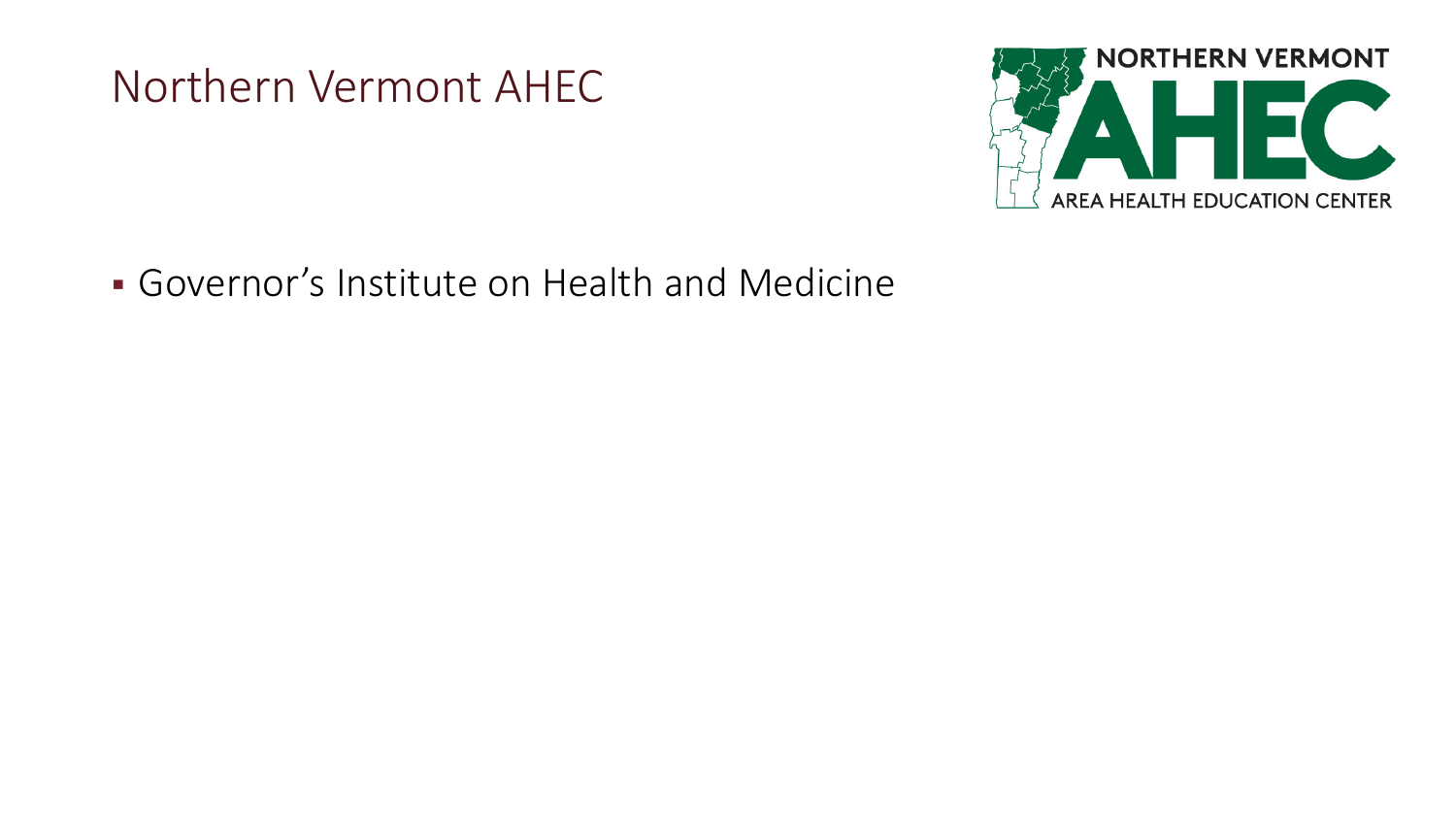



- MedQuest 2.0
- **Health Equity at the Rutland Community Health Centers**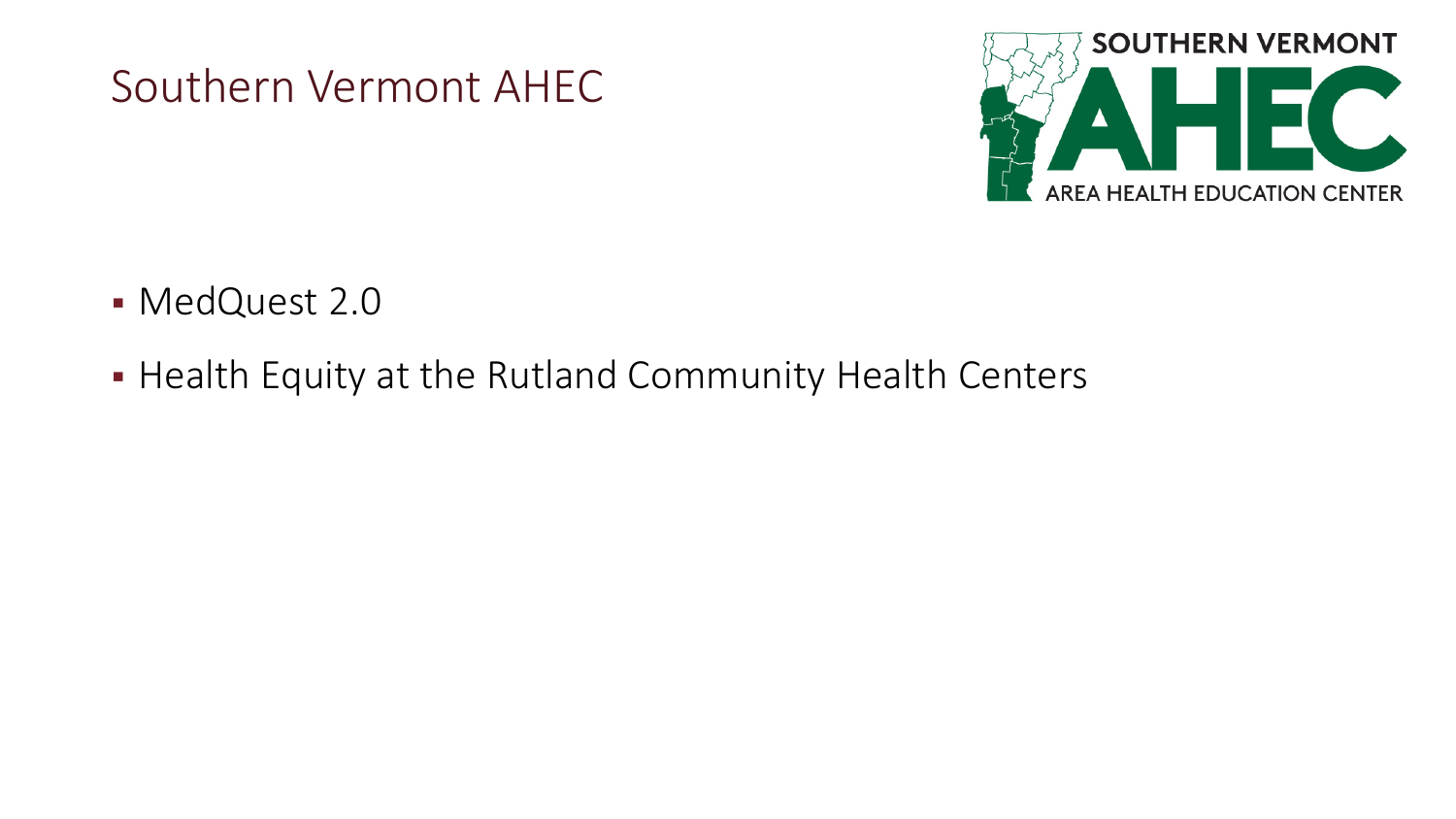### 1. Gardening Project

- Access to healthy food is one of the most important social determinants of health
- Dr. Latreille has been working with UVM Medical Center Nutrition Services and the Vermont Community Garden Network to teach gardening and nutrition to a cohort of patients with chronic disease, taking advantage of the rooftop garden at UVMMC.
- This project has been active since 2020
- Specific questions or goals for 2022
	- Will teaching and demonstrating gardening have a positive impact on patient health outcomes?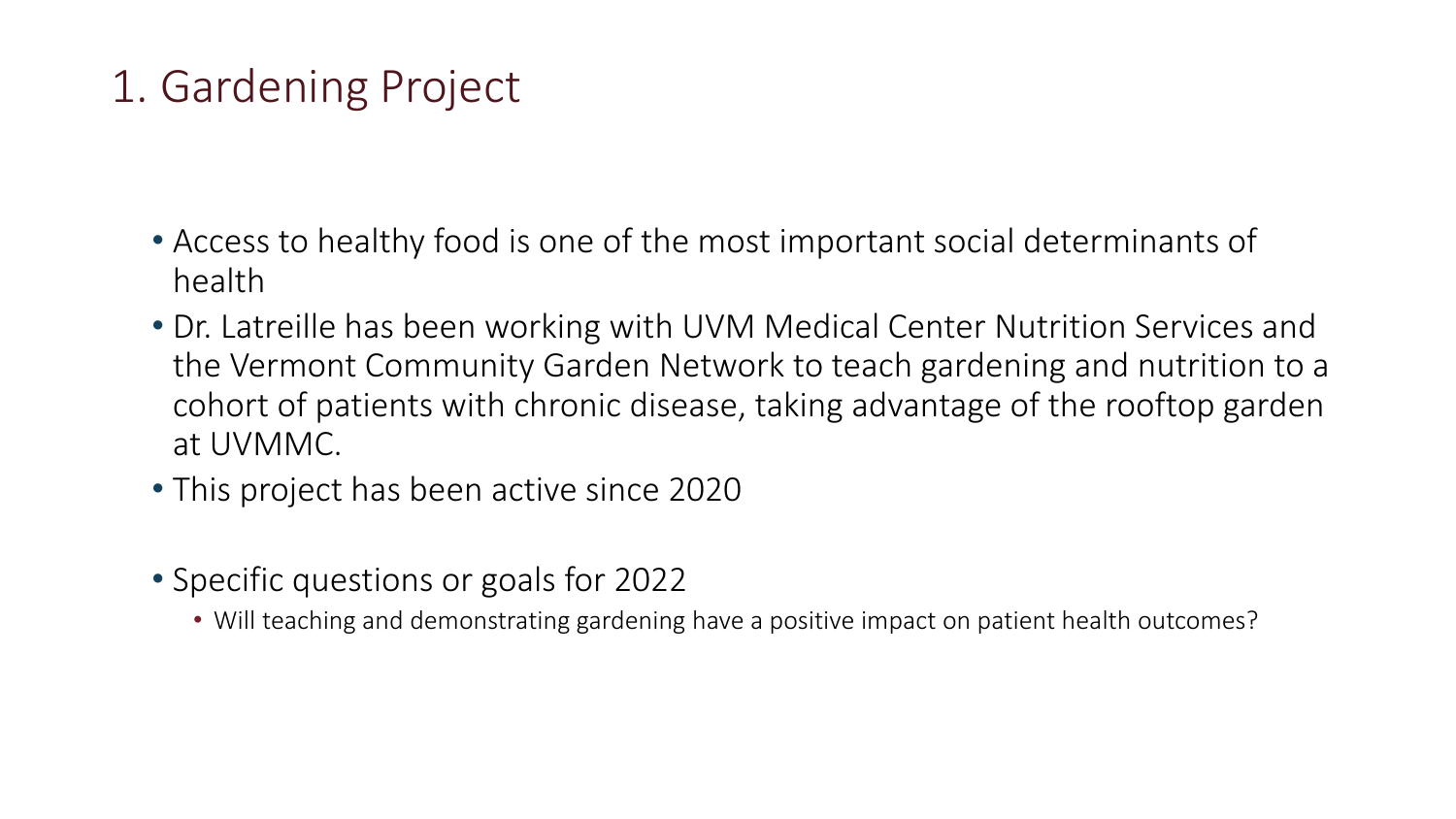### 2. Electronic Medical Record Projects

- There are myriad ways to document in the medical record
- Everyone is working to make documentation as efficient, accurate, and understandable as it can be, but there is still considerable variability
- Open Notes promotes transparency and communication
- Specific questions or goals for 2022
	- What are patient perspectives on access to their medical documentation, and to the patient portal more broadly?
	- What are the considerations, advantages, or disadvantages of various approaches to medical documentation?
	- Other projects TBD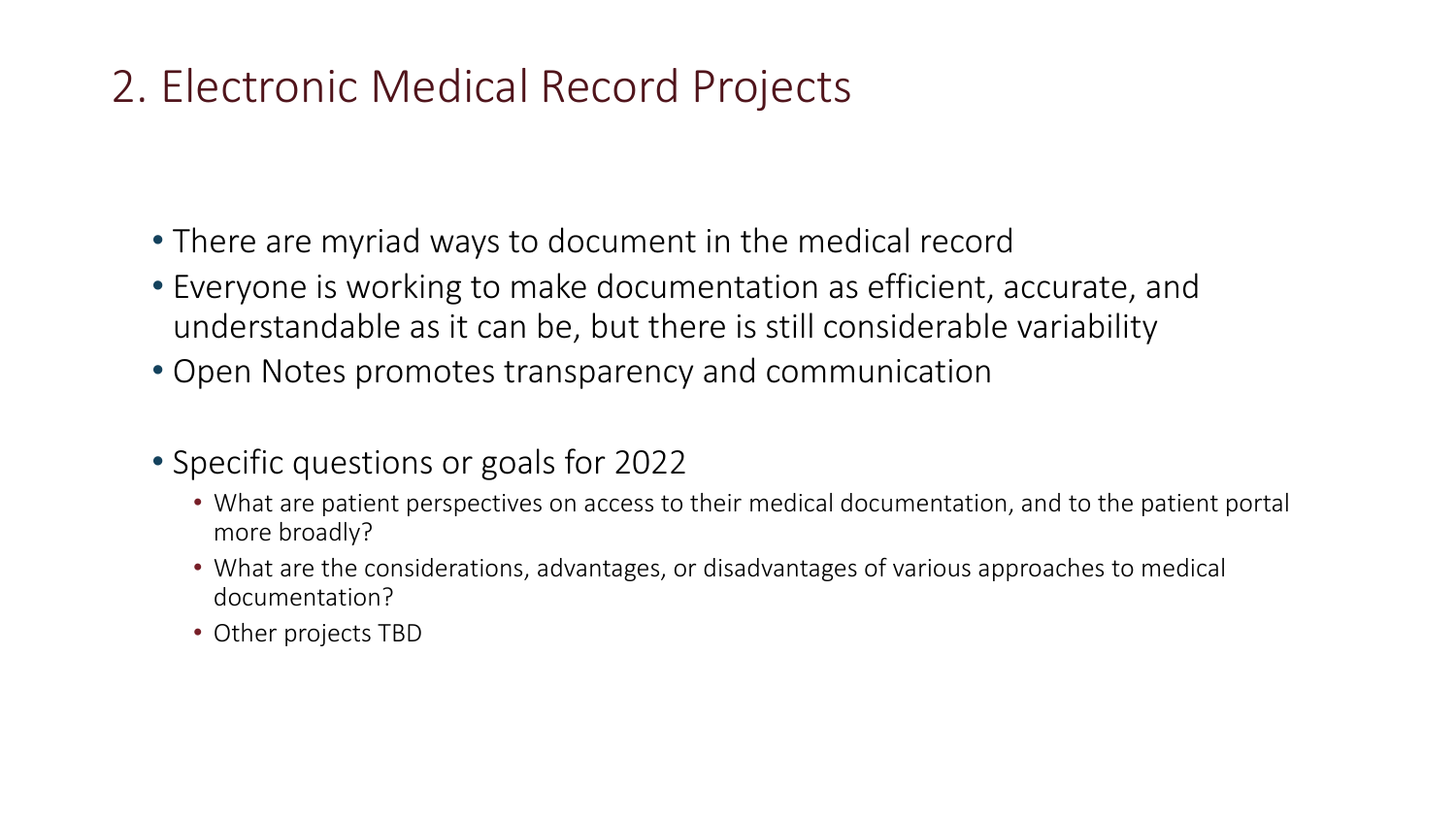### 3. Population Management of Chronic Disease Project

- The Office of Primary Care has expertise in quality improvement and chronic disease
- Past projects have included: Hypertension Management, Antibiotic Stewardship, Opioid Prescribing in Primary Care and Post-operative Pain Management…
- The 2022 focus is on Diabetes and Hypertension
	- Changing guidelines
- Specific questions or goals for 2022
	- How does population health reporting improve care for patients with chronic disease?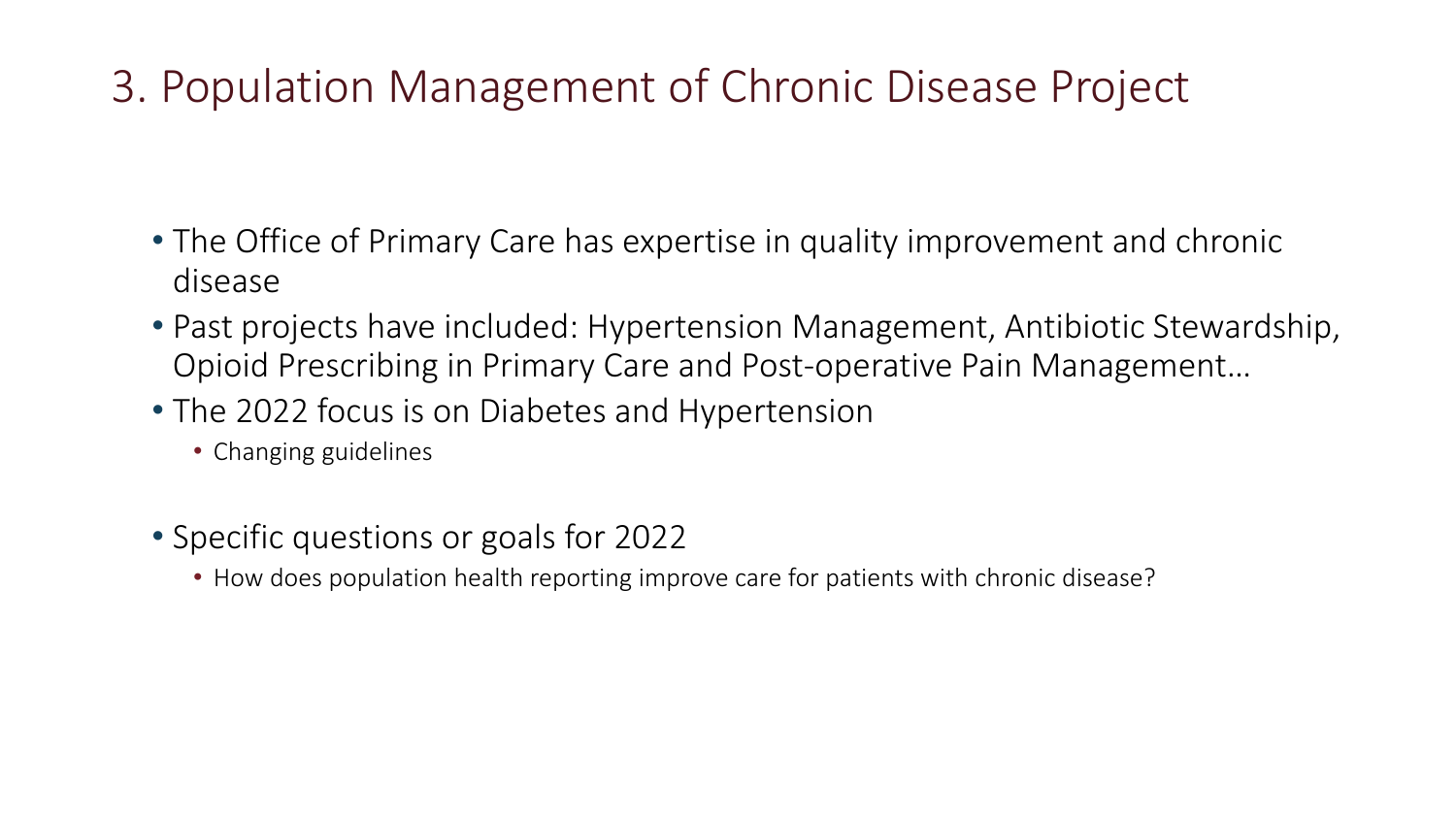### 4. Oral Health and Medical/Dental Integration Project

• Oral health is an important part of overall health, yet education of health professionals occurs in separate schools and the practice of medicine and dentistry are not well integrated.

- Specific questions or goals for 2022
	- How can LCOM core curriculum and/or AHEC extracurricular activities be enhanced to be innovative and responsive to medical/dental oral health integration?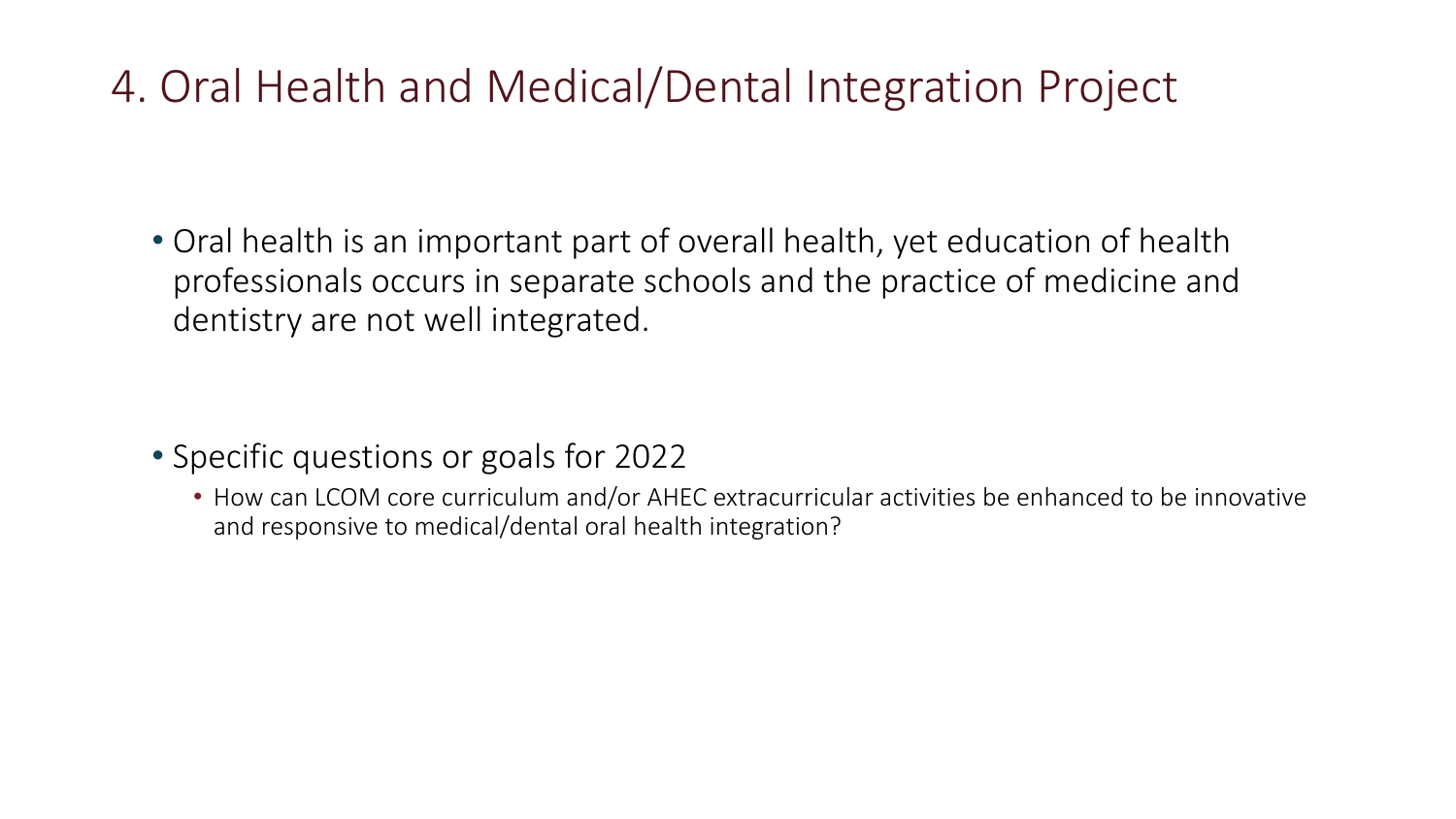### 5. Eating Disorders Project

- The Vermont Department of Mental Health has identified that eating disorders treatment is under-resourced in Vermont
- Evolving community coalition in Vermont focused on improving the care of people with eating disorders

- Specific questions or goals for 2022
	- This project will survey stakeholders including therapists, dieticians, psychiatrists and primary care providers in the community and create a reference tool that can be shared across the state.
	- The project has the opportunity to review data to better measure the number of patients with this diagnosis across the state in order to inform stakeholders.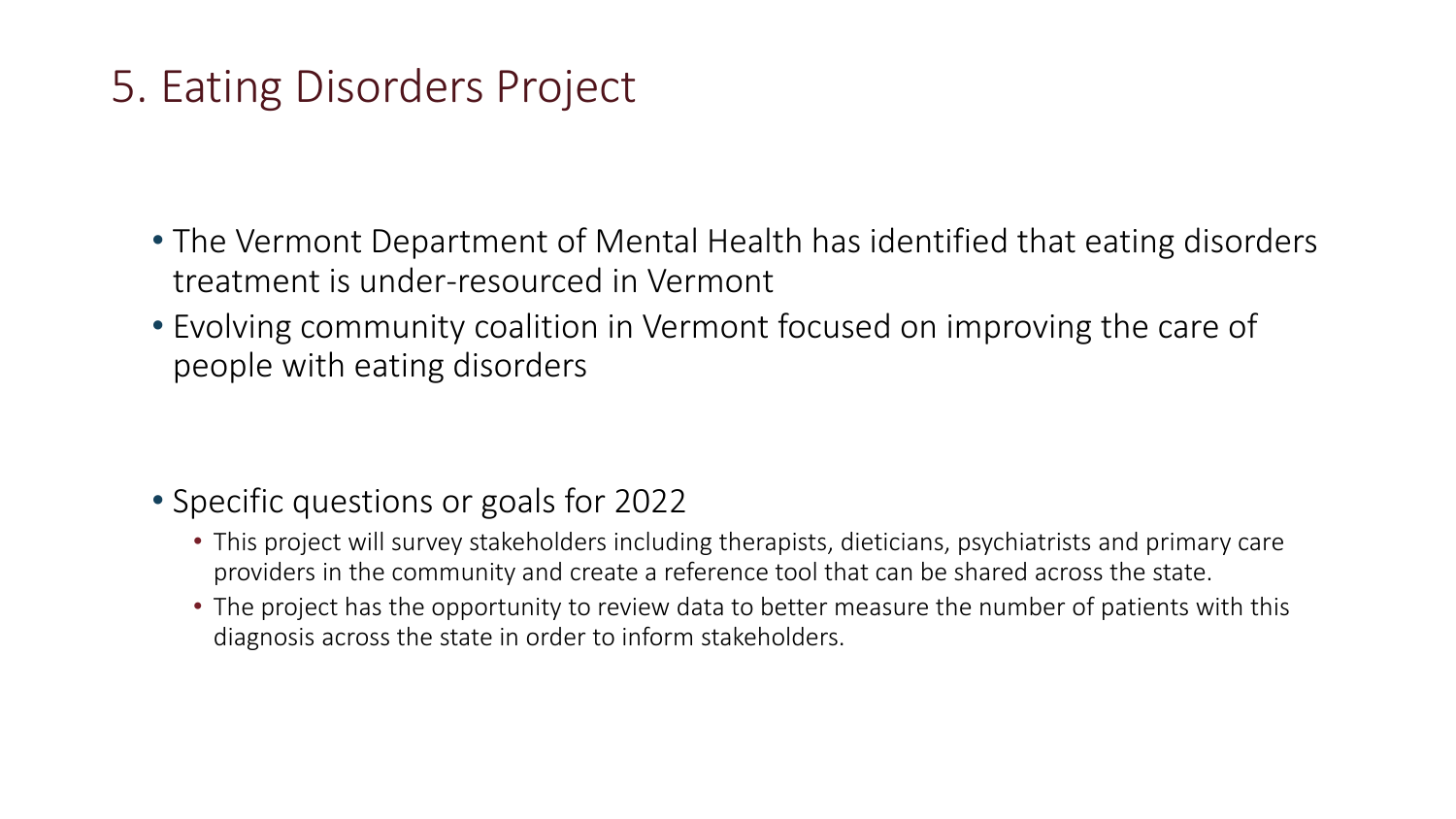### 6. Ethical Dilemmas in Medicine: Medical Repatriation

- "Medical deportation" is a practice involving the transfer of undocumented patients in need of continued medical care to their country of origin
- We would like to develop the knowledge base in this topic area

- Specific questions or goals for 2022
	- What exactly is medical repatriation? Are there pros and cons?
	- How is medical repatriation implemented the United States? In Vermont?
	- What is the undocumented worker landscape in Vermont?
	- What impact does medical repatriation have on the state's public health, workforce, and economic goals?
	- What are knowledge levels and attitudes in Vermont toward medical repatriation?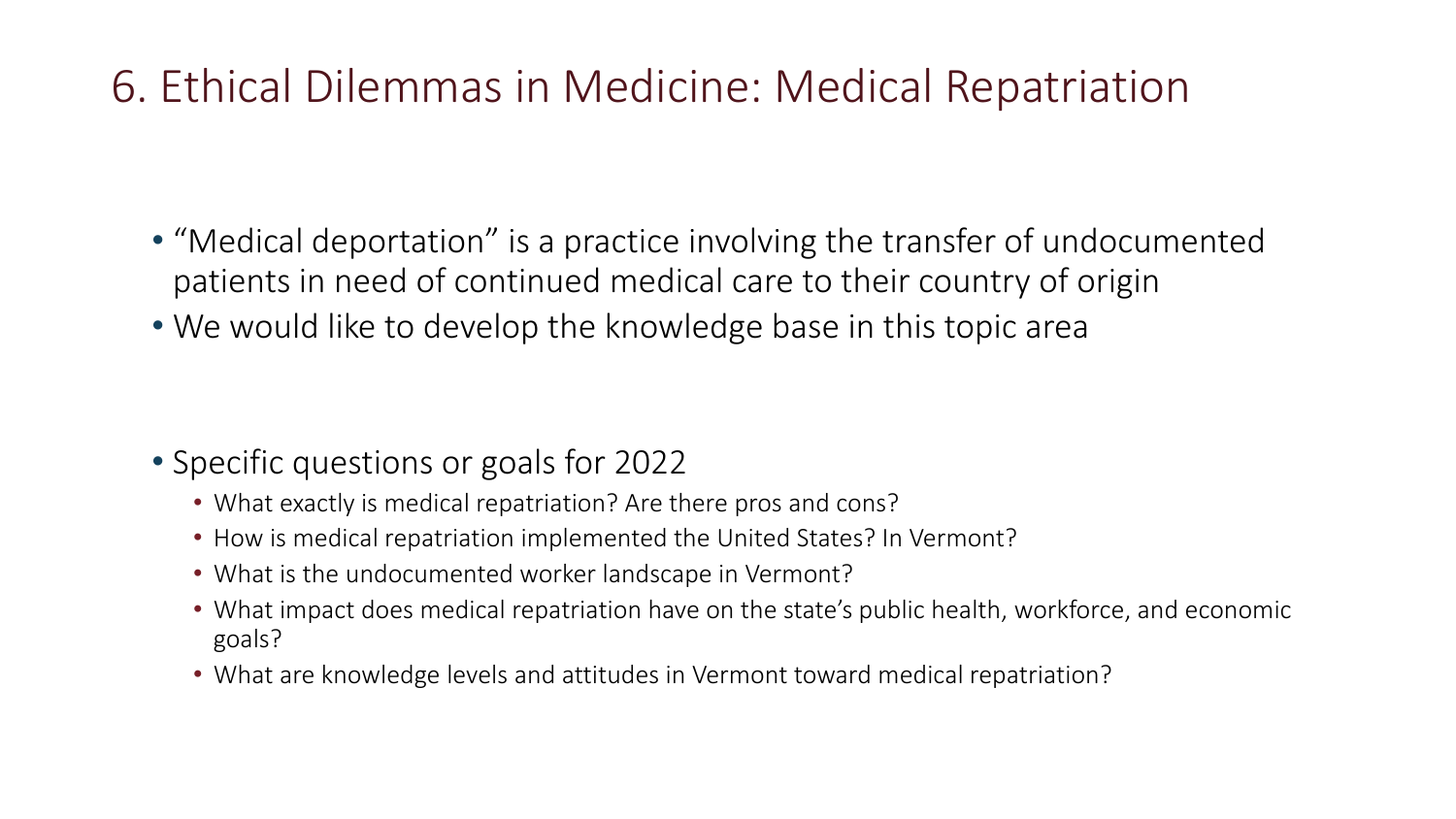### Deliverables at end of summer – 5 min

- Complete the didactic modules
- Reflection regarding how the project related to the AHEC Scholar Priorities 1-2 pages
- Work product specific to your project including a one-page summary (e.g. curriculum design, literature review, survey design, survey results, data analysis, etc.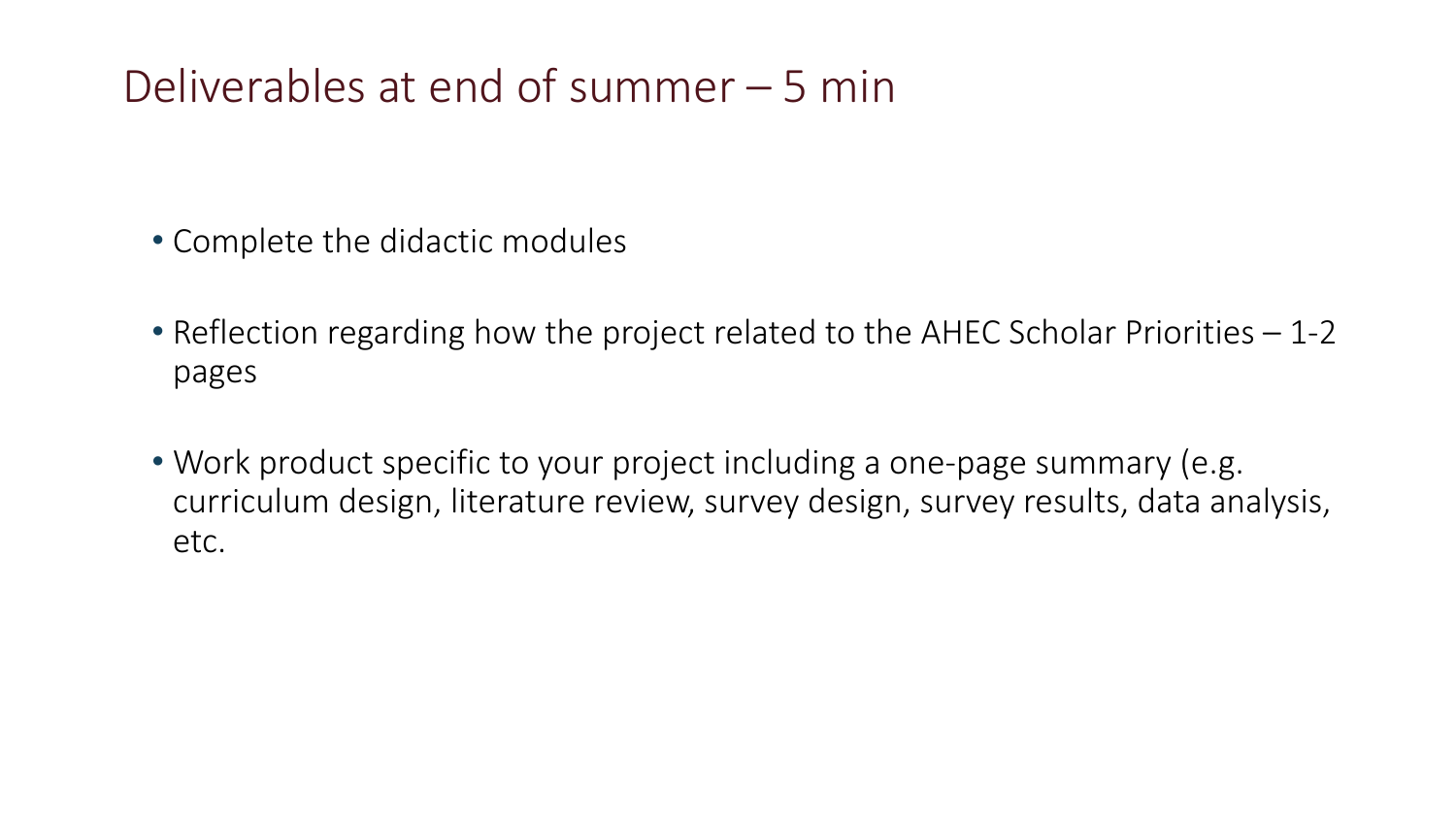### How to apply

- Complete the application at: [https://redcap.med.uvm.edu/surveys/?s=KR7XM8ML4P4E4EYL](https://nam02.safelinks.protection.outlook.com/?url=https%3A%2F%2Fredcap.med.uvm.edu%2Fsurveys%2F%3Fs%3DKR7XM8ML4P4E4EYL&data=04%7C01%7Cjennifer.savage%40med.uvm.edu%7Cebc77904e8ba483fe2ed08d9daaec581%7Ced03ff7aba9f420480a6b226316c919d%7C0%7C0%7C637781266430649217%7CUnknown%7CTWFpbGZsb3d8eyJWIjoiMC4wLjAwMDAiLCJQIjoiV2luMzIiLCJBTiI6Ik1haWwiLCJXVCI6Mn0%3D%7C3000&sdata=bni%2Bkr4xqVJvUtSBs0kgdwjtUX5WIqACiZ3hvIoSE04%3D&reserved=0)
- An AHEC Representative will be in touch with you with further information and details related to your specific application
	- Some projects may require criminal background check
	- Please be prepared to attach your CV or resume to your application
- This is a competitive process, decisions will be based on the best match for each program
- **Individuals may participate in more than one project**
- Application deadline February  $16<sup>th</sup>$